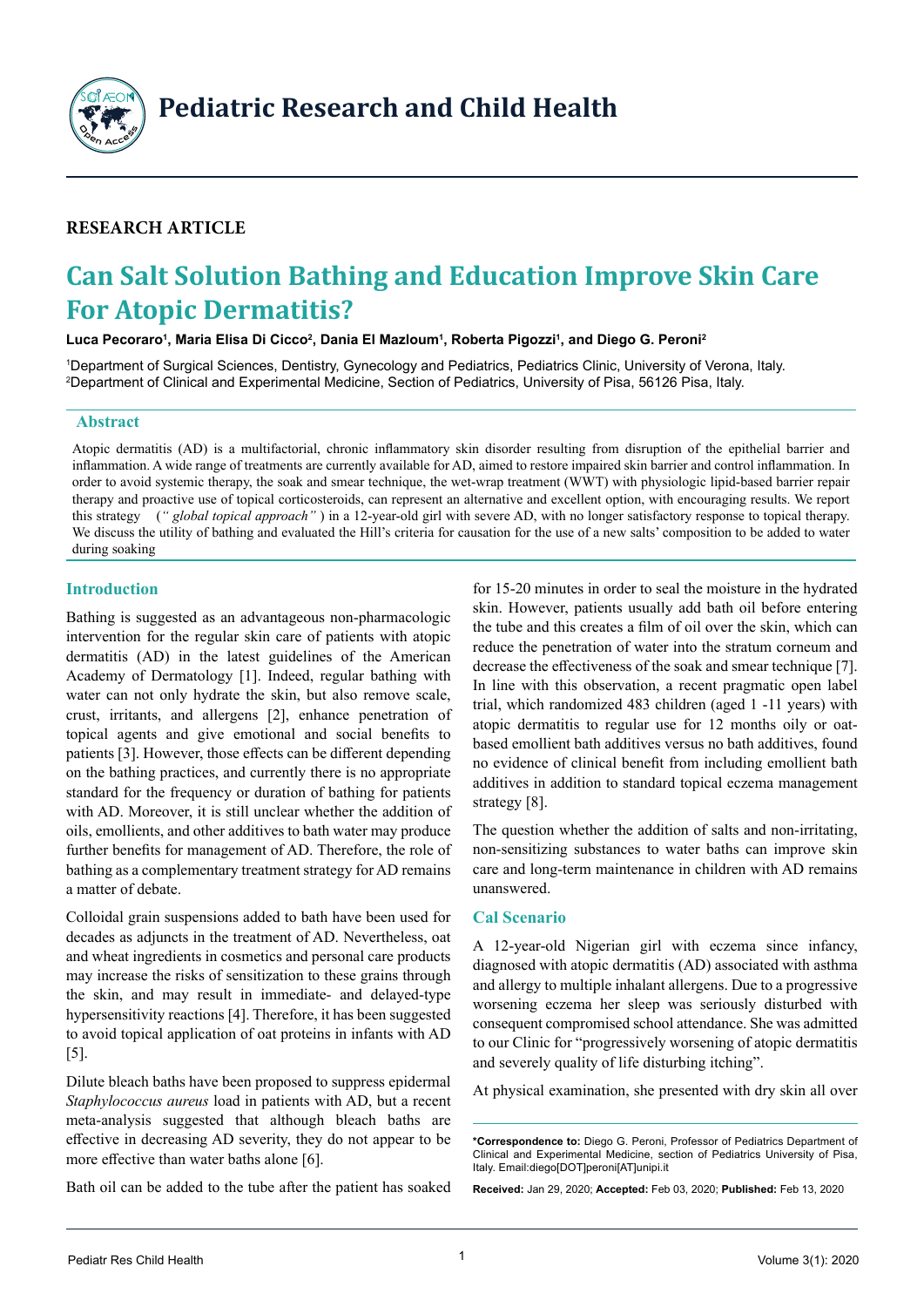her body and lichenification on the flexor surface of both elbows and knee joints, as well as on the inguinal and lumbar regions. The mean Scoring Atopic Dermatitis (SCORAD) score at baseline was 82 (severe diseases if SCORAD > 50). As long as the home run treatment with moisturizers and topical corticosteroid had not raised any results, we decided to start a soak and smear treatment and the wet-wrap therapy in addition to the topical treatment[9].

In practice, prior to any topical treatment we decided to bath the girl in a tube for 15-20 minutes using a dose of plane water sufficient to cover the entire body surface with the addition of 60 g of a new salt solution containing MgCl,  $MgSO_4$ , NaCl, urea, and allantoin (Idrocristalli Envicon®, Envicon Medical Italy).

Without drying the skin we than used the wet-wrap therapy. This consisted first in the application on flared skin areas for 2 times a day of a topical corticosteroid (0.05% fluticasone cream, Flixoderm ®, GSK) together with a the correct amount [10] of a physiologic lipid-based barrier repair emollient [11] containing an equimolar ratio of ceramide, cholesterol and  $\geq 1$ fatty acids, as well as hyaluronic acid, plus another emollient containing glycyrrhetinic acid and vitis vinifera (Envicer3 ® and Enviplus®, Envicon Medical Italy). Secondly, we cutted the tubular bandages (cotton wool-Envitube ®, Envicon Medical Italy) to fit arms, legs, and trunk (Figure 1) and moistened them in the same warmed saline water used for the bath before application onto the patient's skin. Two other layers of dry tubular bandages were then fitted over the previous layer and kept in place for 11-12 hours. This *" global topical strategy"* resulted in an evident clinical improvement of the lesions confirmed by a mean SCORAD of 37 one week later (Figure 2a, 2b).





**Figure 2:** Details of the ankle lesions before (2a) and after our global strategy (2b).

#### **Discussion**

We presented a case of a teenager with severe recalcitrant AD who was hospitalized for an acute flare and showed a faster response to topical treatment via wet-wrap dressing and to water baths with the addition of a new salt solution containing  $MgCl, MgSO<sub>4</sub>, NaCl, urea, and allantoin.$ 

There is a substantial body of evidence to show that WWT is useful for patients with moderate to severe AD to reduce disease severity and trans-epidermal water loss (TEWL) during acute flares[12]. On the contrary, the efficacy of salt solution baths in the skin care of AD has been studied only in a few trials, although there is anecdotal evidence of their beneficial effect on the skin of children with AD from observation studies looking at the impact of holidays taken in the Mediterranean sea [13], of bathing in magnesium rich-Dead Sea salts[14] and of balneotherapy in general[15]. Given the limited data on the addition of bleach, oat and oils and other related additives to bath water and their benefits for AD it is worth considering the possibility to add salts and skin soothing-wound healing and moisturizing agents such as allantoin and urea to the baths.

Arguments for causality using the criteria proposed by Hill in 1965 (13) can be considered for balneotherapy [16]. The *strength* ([effect size](https://en.wikipedia.org/wiki/Effect_size)), *consistency* ([reproducibility](https://en.wikipedia.org/wiki/Reproducibility)), *specificity* (causation is likely if there is a very specific population at a specific site and disease), *temporality* (the effect has to occur after the cause), *biological gradient* (greater exposure should generally lead to greater incidence of the effect) have been proved in several studies since improvement in AD was repeatedly observed after exposure to specific environmental condition in Dead Sea. This strongly correlated to the **Figure 1:** Total body wet wrap therapy duration of the exposure with higher cumulative exposure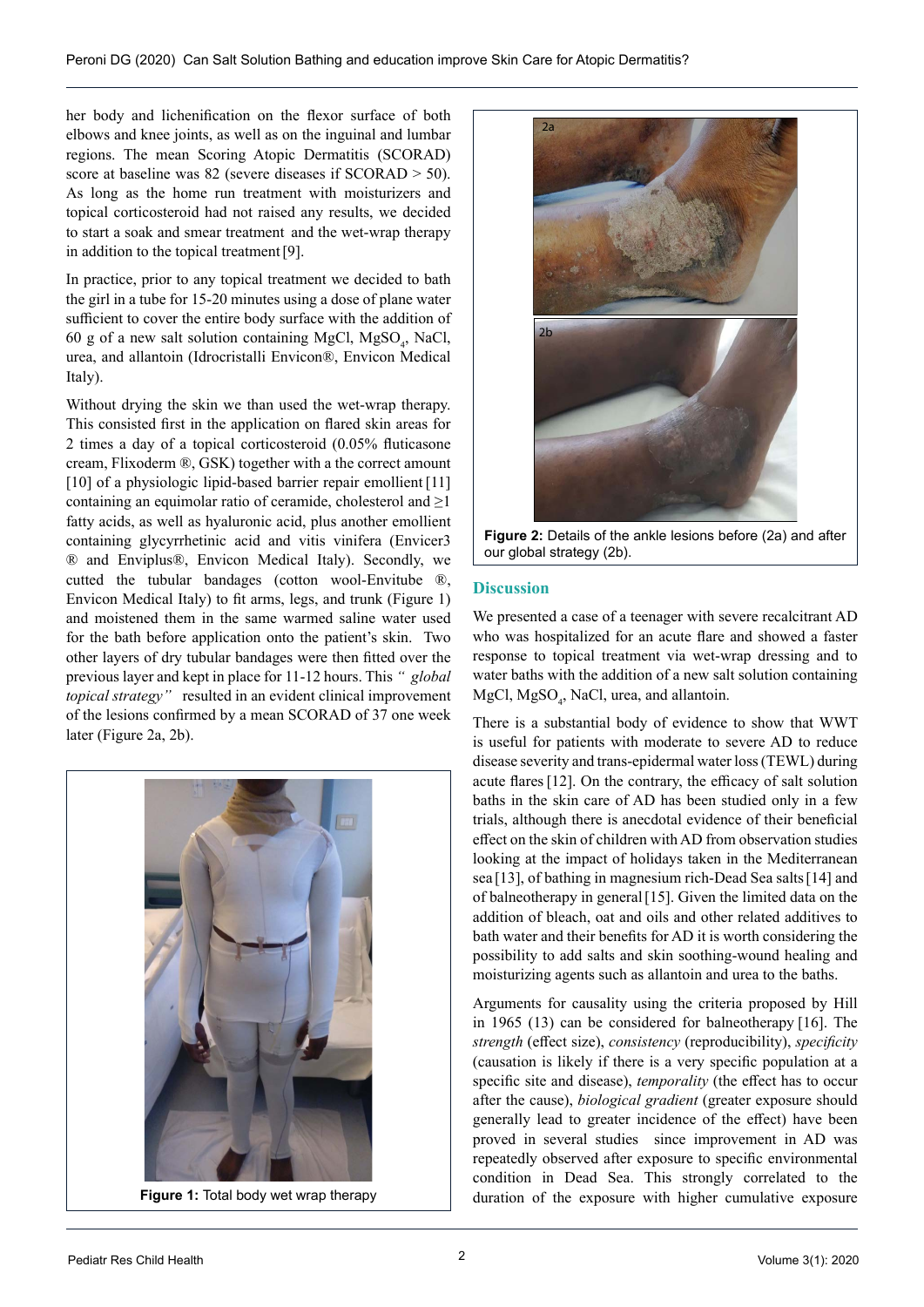times associated with better results and enhanced remission [17-19]. However, in relation to the use, in our patient, of a particular salt solution mimicking Dead Sea, it is particularly interesting to consider *[plausibility](https://en.wikipedia.org/wiki/Biological_plausibility)*: the plausible mechanism between cause and effect. Among the separate ions present in the Dead Sea water, [chloride](https://vpn.univr.it/topics/medicine-and-dentistry/,DanaInfo=www.sciencedirect.com,SSL+chloride) (212.4 g/l), and magnesium (40.65 g/l) are noteworthy. In fact, it is known that magnesium enhances the ability of the skin to retain water due to its high hygroscopic properties [20]. Magnesium salt promotes skin barrier integrity by acting on adhesion molecules E‐cadherin and-integrin-mediated migration of keratinocytes[21], shows anti-inflammatory properties[22], and can inhibit the antigenpresenting capacity of Langerhans' cells [23] important for sensitization and elicitation of allergic reactions. Magnesium can be absorbed by damaged skin and transmembrane proteins could lead to its further penetration through the organ systems, where it can exert anti-inflammatory activities by tumour necrosis factor-alpha (TNF-α) and nuclear factor kappa-B  $(NF<sub>k</sub>B)$  down regulation [24]. Indeed, the use of a Dead Sea salt solution, rich in magnesium ions, has been shown to accelerate skin barrier recovery [25], to enhance stratum corneum hydration, and to reduce transepidermal water loss, roughness and inflammation of the skin in patients with AD [26].

Furthermore, solutions made up by NaCl salt various concentrations (1% up to 30%), used in combination with artificial UV radiation, have been shown to play a role in the maintenance of remission of AD, since the effect of combined treatment with salt water baths and UV radiation has been demonstrate to be superior to UV radiation alone [27]. In line with this observation, it has been observed that bathing the skin with mineral water with NaCl is effective in preventing disruption of skin barrier and stratum corneum water content after cumulating irritation with sodium lauryl sulphate [28]. In addition, NaCl salt has a role in reducing the load of *Staphylococcus aureus* isolated from AD skin lesions to tissueculture [29], thus potentially contributing in the improvement of two crucial pathogenetic features of AD.

Other components of the bathing solutions need to be considered. Urea is an important hygroscopic component of the epidermis, where it participates in the maintenance of skin hydration, as part of the skin's source of natural moisturizing factor (NMF) in the outermost layers [30] and where it can reduce itching via inhibition of tryptic enzymes [31]. Recently, urea's role in skin hydration and repair has been expanded to include regulation of epidermal genes necessary for proper barrier function [32]. The rationale of using urea diluted in bath water comes from evidence showing that at low doses  $(\leq 10\%)$ , urea-containing topical formulations act as a skin moisturizer, whereas at higher concentrations (>10% urea), urea-based preparations exert a negative keratolytic action [33], and may cause problems when used in younger children due to their stinging effect [34]. Indeed, those effects have never been reported at high dilutions, such as those obtained in bathtub and in urea containing soap [35] or in non-detergent urea emulsion cleanser [36].

Allantoin is the final product obtained from the oxidation of uric acid metabolism in some vertebrates, and it is traceable in different plants. In pharmaceutical and cosmetic fields, it is traditionally used in the treatment of skin ulcers[37], thanks to its capability to remove necrotic tissue as well as promote [cell](https://vpn.univr.it/topics/pharmacology-toxicology-and-pharmaceutical-science/,DanaInfo=www.sciencedirect.com,SSL+cell-proliferation)  [proliferation](https://vpn.univr.it/topics/pharmacology-toxicology-and-pharmaceutical-science/,DanaInfo=www.sciencedirect.com,SSL+cell-proliferation) and skin epithelization [38]. Moreover, allantoin associated to other compounds in a topical non-steroidal antiinflammatory agent relieves pruritus in adult patients with mild-to-moderate AD[39]. The use of allantoin, as an additive to baths for children with AD, has never been reported, but the rationale for a beneficial effect in such patients comes from the documented anti-irritant and healing properties on the skin of this substance, with no safety concerns [40, 41]. In addition, allantoin is one of the two main functional components of a plant-based antimicrobial solution of ancient formula of Chinese folk medicine, which has inhibitory activities on the inflammatory NF-κB signaling pathway and therefore could be considered a promising option for the treatment of inflammatory skin disorders[42].

Concerning the others Hill's criteria for causation, *coherence* (*i.e.* the coherence between epidemiological and laboratory findings increases the likelihood of an effect), is corroborated by the epidemiological observation that giving the infant a bath or shower at least once a day is significantly inversely related to the risk of atopic eczema [43]. *Experimental evidence* is confirmed by the numerous findings of long-term efficacy of regular emollient treatment in patients with AD.

The last Hill's criteria, *analogy,* require, instead, randomized controlled trials to evaluate the effect of similar factors present in a bath salt solution compared with balneotherapy in the Dead Sea or bathing in different thermal spring waters[44].

In conclusion, it is possible and biologically plausible that the addition of salts (such as MgCl,  $MgSO_4$ , NaCl) and non-irritating, non-sensitizing substances (such as urea, and allantoin) to water baths can improve skin care and longterm maintenance in children with AD. Indeed, such agents have been shown to improve skin barrier, enhance stratum corneum hydration, and promote skin repair. However, there is still insufficient evidence-based data to state whether or not the combination of all such substances in one product may give addition benefit until further double blind studies are conducted. Education of the patients in the soak and smear technique as well as in wet-wrap therapy is an effective method for caring for severe skin conditions.

## **References**

- 1. Wollenbarg A, Barbarot S, Bleber T (2018). Consensus-based European guidelines for treatment of atopic eczema (atopic dermatitis) in adults and children: part *I. JEADV.* 32: 657–682. [[View Article](https://onlinelibrary.wiley.com/doi/full/10.1111/jdv.14891)]
- 2. Eichenfield LF, Tom WL, Berger TG (2014). Guidelines of care for the management of atopic dermatitis. Part 2: Management and Treatment of Atopic Dermatitis with Topical Therapies. *J Am Acad Dermatol*.71:116–132.[[View Article](https://www.ncbi.nlm.nih.gov/pmc/articles/PMC4326095/)]
- 3. Mancini AJ, Paller AS, Simpson EL (2012). Improving the patient-clinician and parent-clinician partnership in atopic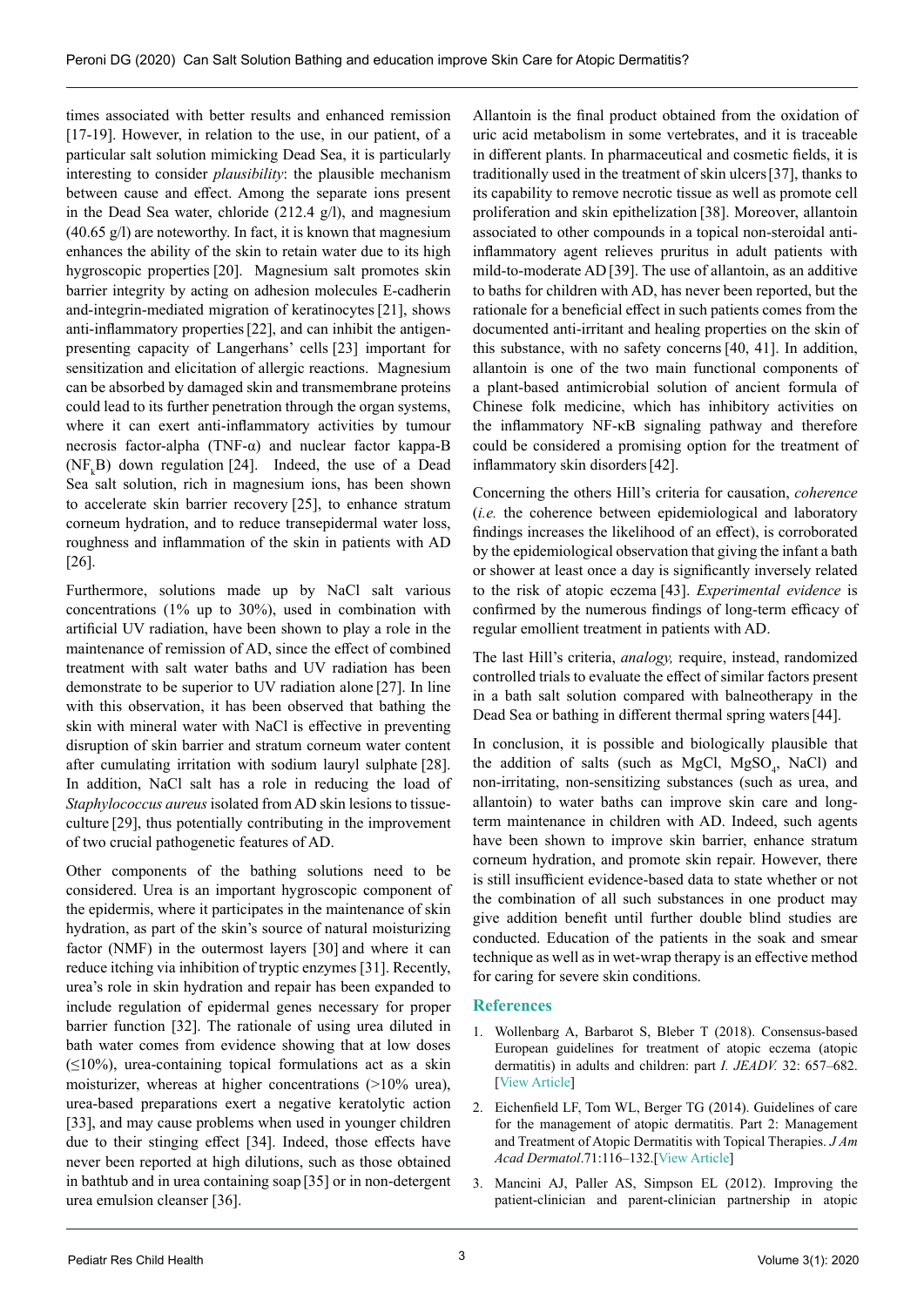dermatitis management. *Semin Cutan Med Surg*.31: S23-S28. [[View Article](https://www.ncbi.nlm.nih.gov/pubmed/23021782)]

- 4. Pootongkam S. and Nedorost S (2013). Oat and wheat as contact allergens in personal care products. *Dermatitis.* 24: 291-295. [[View Article](https://journals.lww.com/dermatitis/Abstract/2013/11000/Oat_and_Wheat_as_Contact_Allergens_in_Personal.4.aspx)]
- 5. Boussault P, Léauté-Labrèze C, Saubusse E(2007). Oat sensitization in children with atopic dermatitis: prevalence, risks and associated factors. *Allergy.* 62: 1251-6.[[View Article](https://www.ncbi.nlm.nih.gov/pubmed/17919139)]
- 6. Chopra R, Vakharia PP, Sacotte R (2017).Efficacy of bleach baths in reducing severity of atopic dermatitis: A systematic review and meta-analysis. *Ann Allergy Asthma Immunol.*119: 435-440.[[View](https://www.ncbi.nlm.nih.gov/pubmed/29150071)  [Article\]](https://www.ncbi.nlm.nih.gov/pubmed/29150071)
- 7. Gutman AB, Kligman AM, Sciacca J (2005). Soak and smear: a standard technique revisited. *Arch Dermatol.*141: 1556-9.[[View](https://www.ncbi.nlm.nih.gov/pubmed/16365257)  [Article\]](https://www.ncbi.nlm.nih.gov/pubmed/16365257)
- 8. Santer M, Ridd MJ, Francis NA (2018). Emollient bath additives for the treatment of childhood eczema (BATHE): multicenter pragmatic parallel group randomised controlled trial of clinical and cost effectiveness. *BMJ*.361: 1332 [[View Artical](https://www.bmj.com/content/361/bmj.k1332)]
- 9. Nicol NH, Boguniewicz M (2017). [Wet Wrap Therapy in](https://www.ncbi.nlm.nih.gov/pubmed/27886902)  [Moderate to Severe Atopic Dermatitis.](https://www.ncbi.nlm.nih.gov/pubmed/27886902) *Immunol Allergy Clin North Am*.37: 123-139.[[View Article](https://www.ncbi.nlm.nih.gov/pubmed/27886902)]
- 10. [Mason JM](https://www.ncbi.nlm.nih.gov/pubmed/?term=Mason JM%5BAuthor%5D&cauthor=true&cauthor_uid=23679991), [Carr J,](https://www.ncbi.nlm.nih.gov/pubmed/?term=Carr J%5BAuthor%5D&cauthor=true&cauthor_uid=23679991) [Buckley C,](https://www.ncbi.nlm.nih.gov/pubmed/?term=Buckley C%5BAuthor%5D&cauthor=true&cauthor_uid=23679991) [Hewitt S](https://www.ncbi.nlm.nih.gov/pubmed/?term=Hewitt S%5BAuthor%5D&cauthor=true&cauthor_uid=23679991), [Berry P](https://www.ncbi.nlm.nih.gov/pubmed/?term=Berry P%5BAuthor%5D&cauthor=true&cauthor_uid=23679991), [Taylor J](https://www.ncbi.nlm.nih.gov/pubmed/?term=Taylor J%5BAuthor%5D&cauthor=true&cauthor_uid=23679991), [Cork MJ](https://www.ncbi.nlm.nih.gov/pubmed/?term=Cork MJ%5BAuthor%5D&cauthor=true&cauthor_uid=23679991) (2013). Improved emollient use reduces atopic eczema symptoms and is cost neutral in infants: before-and-after evaluation of a multifaceted educational support programme. *[BMC Dermatol](https://www.ncbi.nlm.nih.gov/pubmed/?term=Mason+JM%2C+BMC+Dermatol.+2013+May+16%3B13%3A7)*.16; 13:7.[[View Article](https://www.ncbi.nlm.nih.gov/pubmed/23679991)]
- 11. [Elias PM](https://www.ncbi.nlm.nih.gov/pubmed/?term=Elias PM%5BAuthor%5D&cauthor=true&cauthor_uid=30336483), [Wakefield JS](https://www.ncbi.nlm.nih.gov/pubmed/?term=Wakefield JS%5BAuthor%5D&cauthor=true&cauthor_uid=30336483), [Man MQ](https://www.ncbi.nlm.nih.gov/pubmed/?term=Man MQ%5BAuthor%5D&cauthor=true&cauthor_uid=30336483) (2019). Moisturizers versus Current and Next-Generation Barrier Repair Therapy for the Management of Atopic Dermatitis. *[Skin Pharmacol Physiol.](https://www.ncbi.nlm.nih.gov/pubmed/30336483)* 32: 1-7.[[View Article](https://www.ncbi.nlm.nih.gov/pubmed/30336483)]
- 12. González-López G, Ceballos-Rodríguez RM, González-López JJ, Feito Rodríguez M, HerranzPinto P(2017). Efficacy and safety of wet wrap therapy for patients with atopic dermatitis: a systematic review and meta-analysis. *Br J Dermatol.* 177: 688-695. [[View](https://www.ncbi.nlm.nih.gov/pubmed/27861727)  [Article\]](https://www.ncbi.nlm.nih.gov/pubmed/27861727)
- 13. Turner MA, Devlin J, David TJ(1991). Holidays and atopic eczema. *Arch Dis Child.* 66: 212-5. [[View Article](https://www.ncbi.nlm.nih.gov/pubmed/2001105)]
- 14. Harari M, Shani J, Seidl V (2000). Climatotherapy of atopic dermatitis at the Dead Sea: demographic evaluation and costeffectiveness. *Int J Dermatol.* 39: 59-69. [[View Article](https://www.ncbi.nlm.nih.gov/pubmed/10651969)]
- 15. Huang A, Seité S, Adar T (2018). The use of balneotherapy in dermatology. *Clin Dermatol.* 36: 363-368. [[View Article](https://www.ncbi.nlm.nih.gov/pubmed/29908578)]
- 16. Hill A B (1965). The Environment and Disease: Association or Causation? Proceedings of the Royal Society of Medicine. 58: 295–300.[[View Article](https://www.ncbi.nlm.nih.gov/pmc/articles/PMC1898525/)]
- 17. Schiffner R, Schiffner-Rohe J, Gerstenhauer M, (2001). Differences in efficacy between intention-to-treat and perprotocol analyses for patients with psoriasis vulgaris and atopic dermatitis: clinical and pharmacoeconomic implications. *Br J Dermatol.* 144: 1154-60.[[View Article\]](https://www.ncbi.nlm.nih.gov/pubmed/11422035)
- 18. Schiffner R, Schiffner-Rohe J, Gerstenhauer M (2002). Dead Sea treatment - principle for outpatient use in atopic dermatitis: safety and efficacy of synchronous balneophototherapy using narrowband UVB and bathing in Dead Sea salt solution. *Eur J Dermatol.* 12: 543-8.[[View Article](https://www.ncbi.nlm.nih.gov/pubmed/12459524)]
- 19. Kudish A, Marsakova A, Jahn I (2016).Dead Sea ultraviolet

climatotherapy for children with atopic dermatitis. *Photodermatol Photoimmunol Photomed.*32: 254-261.[[View Article](https://www.ncbi.nlm.nih.gov/pubmed/27379840)]

- 20. Katz U, Shoenfeld Y, Zakin V (2012).Scientific evidence of the therapeutic effects of dead sea treatments: a systematic review. *Semin Arthritis Rheum.* 42: 186-200.[[View Article](https://www.ncbi.nlm.nih.gov/pubmed/22503590)]
- 21. Grzesiak JJ, Pierschbacher MD (1995). Changes in the concentrations of extracellular Mg++ and Ca++ down‐regulate E-cadherin and up-regulate alpha 2 beta 1 integrin function, activating keratinocyte migration on type I collagen. *J Invest Dermatol* 104: 768–774.[[View Article](https://www.ncbi.nlm.nih.gov/pubmed/7537775)]
- 22. Diezel W, Schulz E, Laskowski J (1994).Magnesium ions: topical application and inhibition of the croton oil‐induced inflammation. *Zschr Hautkrh* 69: 759–760.[[View Article](https://www.scirp.org/(S(i43dyn45teexjx455qlt3d2q))/reference/ReferencesPapers.aspx?ReferenceID=210673)]
- 23. Schempp CM, Dittmar HC, Hummler D (2000). Magnesium ions inhibit the antigen‐presenting function of human epidermal Langerhans cells in vivo and in vitro. Involvement of ATPase and cytokines. *J Invest Dermatol*:115: 680–686.[[View Article](https://www.ncbi.nlm.nih.gov/pubmed/10998143)]
- 24. Denda M, Katagiri C, Hirao T 1999. Some magnesium salts and a mixture of magnesium and calcium salts accelerate skin barrier recovery. *Arch Dermatol Res*:291: 560–563.[[View Article](https://link.springer.com/article/10.1007/s004030050454)]
- 25. Chandrasekaran NC, Weir C, Alfraji S, Grice J, Roberts MS, Barnard RT (2014). Effects of magnesium deficiency--more than skin deep. *Exp Biol Med (Maywood).* 239: 1280-91.[[View](https://www.ncbi.nlm.nih.gov/pubmed/24928863)  [Article\]](https://www.ncbi.nlm.nih.gov/pubmed/24928863)
- 26. Proksch E, Nissen HP, Bremgartner M, 2005.Bathing in a magnesium-rich Dead Sea salt solution improves skin barrier function, enhances skin hydration, and reduces inflammation in atopic dry skin. *International Journal of Dermatology.* 44: 151- 157. [[View Article](https://www.ncbi.nlm.nih.gov/pubmed/15689218)]
- 27. Gambichler T, Küster W, Kreuter A, Altmeyer P, Hoffmann K(2000). Balneophototherapy--combined treatment of psoriasis vulgaris and atopic dermatitis with salt water baths and artificial ultraviolet radiation. *J Eur Acad Dermatol Venereol*. 14: 425-8. [[View Article](https://www.ncbi.nlm.nih.gov/pubmed/11305394)]
- 28. Yoshizawa Y, Kitamura K, Kawana S, Maibach HI (2003). Water, salts and skin barrier of normal skin. *Skin Res Technol.* 9: 31-3. [[View Article](https://www.ncbi.nlm.nih.gov/pubmed/12535281)]
- 29. Akiyama H, Yamasaki O, Kanzaki H, Tada J, Arata J (1998). Effects of various salts and irradiation with UV light on the attachment of Staphylococcus aureus strains*. J Dermatol Sci.* 16: 216-25. [[View Article](https://www.ncbi.nlm.nih.gov/pubmed/9651819)]
- 30. Friedman AJ, von Grote EC, Meckfessel MH (2016). Urea: A Clinically Oriented Overview from Bench to Bedside. *J Drugs Dermatol*.1;15: 633-9. [[View Article](https://www.ncbi.nlm.nih.gov/pubmed/27168272)]
- 31. Stüttgen G (1992). Results and consequences of long-term urea therapy for clinical practice. *Hautarzt.* 43 Suppl 11: 9-12. [[View](https://www.ncbi.nlm.nih.gov/pubmed/1555945)  [Article\]](https://www.ncbi.nlm.nih.gov/pubmed/1555945)
- 32. Grether-Beck S, Felsner I, Brenden H (2012). Urea uptake enhances barrier function and antimicrobial defense in humans by regulating epidermal gene expression. *J Invest Dermatol.*132: 1561-72. [[View Article](https://www.ncbi.nlm.nih.gov/pubmed/22418868)]
- 33. Celleno L1 (2018). Topical urea in skincare: A review. *Dermatol Ther.* 30: 12690. [[View Article](https://www.ncbi.nlm.nih.gov/pubmed/30378232)]
- 34. Abeck D1, Werfel S, Brockow K (1997). Treatment of atopic eczema in childhood*. Hautarzt.* 48: 379-83. [[View Article](https://www.ncbi.nlm.nih.gov/pubmed/9333612)]
- 35. Amichai B, Grunwald MH(2009). A randomized, double-blind, placebo-controlled study to evaluate the efficacy in AD of liquid